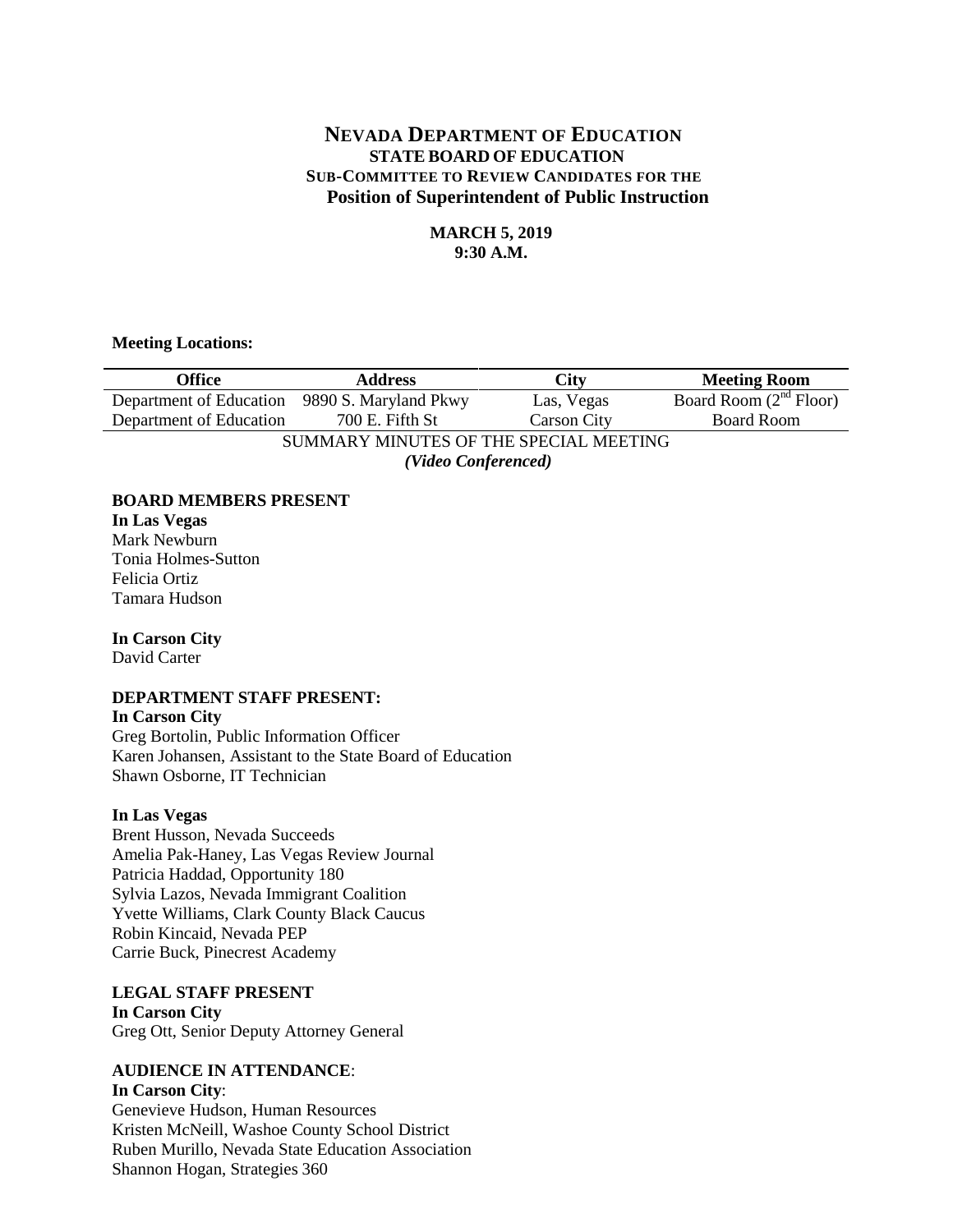Alexander Marks, Nevada State Education Association Chris Day, Nevada State Education Association Nicolette Smite, NWRPDP Kristen Gleissner, NWRPP

#### **In Las Vegas:**

Alexander Marks, Nevada State Education Association

## **Call to Order**

The meeting was called to order at 9:32 a.m. with attendance as reflected above.

#### **Public Comment #1**

Kristen McNeill stated that she submitted her application for the position of the superintendent of public instruction. As a native Nevadan she has applied for this important position because she cares deeply about the future of public education in Nevada. As an educator with ties to both southern and northern Nevada as well as an understanding about the unique characteristics of the rural school districts, she would like to be in a position to influence the direction of public education and how Nevada can do its best for every student. As a former teacher and principal and through her experience at the top leadership level, she fully understands the challenges of the schools, teachers, principals, and students. With the right person these challenges can be taken head on with solutions discovered.

**Information, Discussion and Possible Action regarding the selection of semi-finalists for the position of Superintendent of Public Instruction**. The sub-committee may review candidate applications, select candidates for interview and perform other tasks related to the search for the Superintendent of Public Instruction.

Chair Newburn explained that the task today is to review the 33 resumes received for the position of the superintendent of public instruction, and then select six candidates to be interviewed next week by the full Board. Chair Newburn said the subcommittee members should have already reviewed the resumes of the candidates and selected their top six candidates. Each member of the subcommittee stated their six candidates to quickly converge on a set of candidates to discuss.

Felicia Ortiz said the criteria she considered is whether the candidate had previous state and/or district level experience. Also of consideration was someone with teaching experience and a current educator. The candidates she selected are:

- Marion Smith Jr.
- Jhone Ebert
- Brett Barley
- Kristen McNeill
- Icela Pelayo
- Seng-Dao Keo
- David Donaldson
- Tim Hughes

Dr. Holmes-Sutton:

- David Donaldson
- Marion Smith Jr.
- Krish Mohip
- Jhone Ebert
- James Guthrie
- Brett Barley
- Kristen McNeill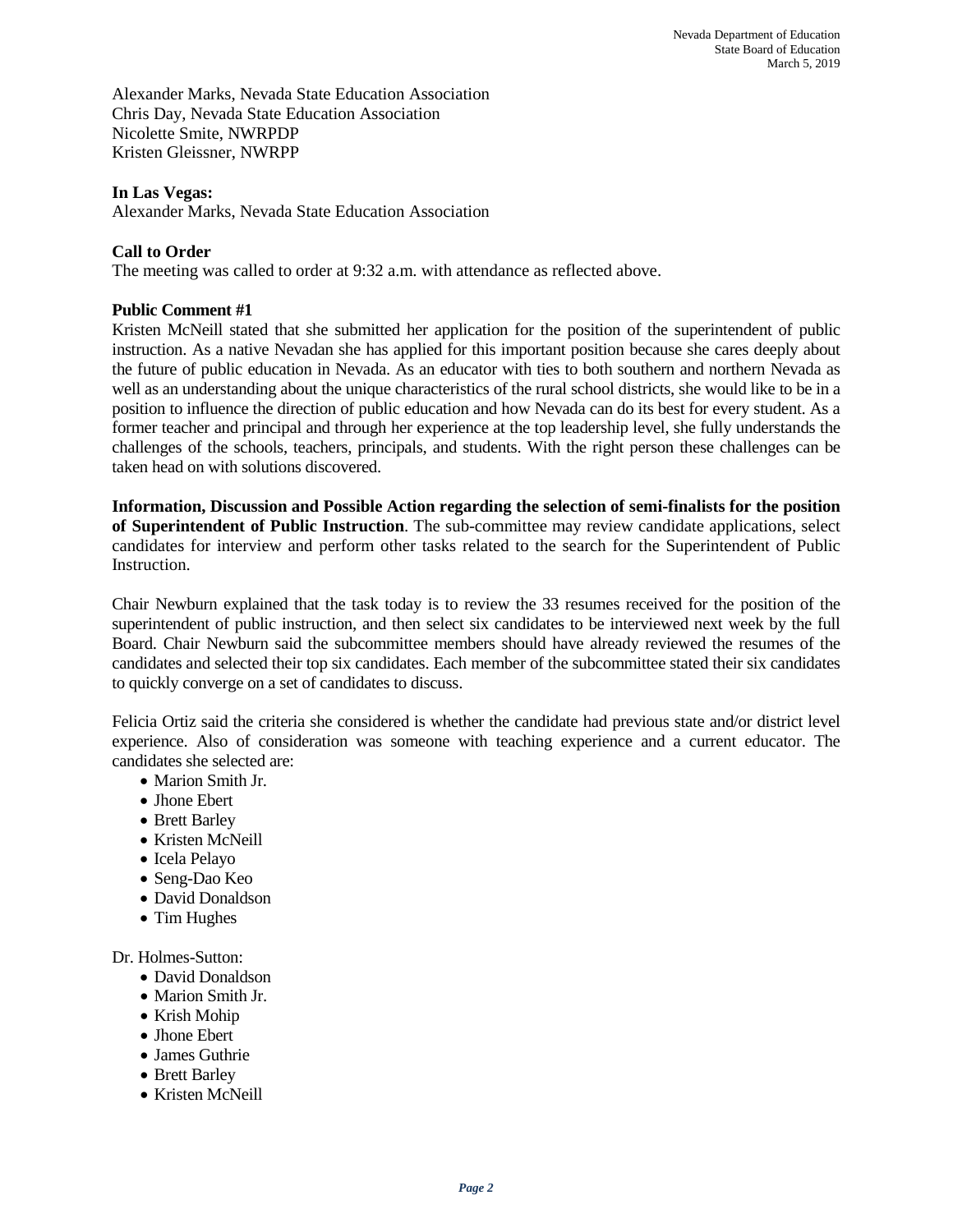Tamara Hudson:

- Scott Groach
- Marion Smith Jr.
- Carrie Buck
- Kristen McNeill
- David Donaldson
- Jennifer Lewis

Mark Newburn:

- Jhone Ebert
- Brett Barley
- Seng-Dao Keo
- Donald Haddad
- Tammy Malich
- Kristen McNeill
- Icela Pelayo
- Marion Smith Jr.

David Carter:

- David Donaldson
- Marion Smith Jr.
- Jhone Ebert
- Brett Barley
- Kristen McNeill
- Tammy Malich

Chair Newburn verified the number of votes each candidate received. Five candidates had a minimum of four votes each; David Donaldson, Marion Smith Jr., Jhone Ebert, Brett Barley, and Kristen McNeill. Four candidates had a minimum of two votes each; Tammy Malich, Icela Pelayo, Donald Haddad and Seng-Dao Keo. Chair Newburn asked for another round of voting to add another candidate for a total of six to be interviewed. Sub-committee discussion ensued regarding the candidates, then members picked their candidate for a total of six.

David Carter: Tammy Malich

Tamara Hudson: Tammy Malich

Felicia Ortiz: Seng-Dao Keo

Tonia Holmes-Sutton: Seng-Dao Keo

Mark Newburn: Seng-Dao Keo

Seng-Dao Keo was added as the sixth candidate. Chair Newburn reviewed the current six candidates to give the subcommittee a last chance to object to any of the six; David Donaldson, Marion Smith Jr., Jhone Ebert, Brett Barley, Kristen McNeill, and Seng-Dao Keo.

Chair Newburn suggested it is appropriate to have an alternate in the event one of the six candidates drops out or is unable to attend the meeting. Subcommittee members concurred and discussed having one or two alternates. Another poll of the members was taken regarding which candidates they would choose as the alternates. The first alternate is Tammy Malich and the second alternate is Icela Pelayo.

**Member Ortiz moved to confirm the six candidates to be interviewed for the position of Nevada Superintendent of Public Instruction: David Donaldson, Marion Smith Jr., Jhone Ebert, Brett Barley, Kristen McNeill, Seng-Dao Keo. The first alternates is Tammy Malich, and the second alternate is Icela Pelayo. Member Holmes-Sutton seconded the motion. The motion carried.**